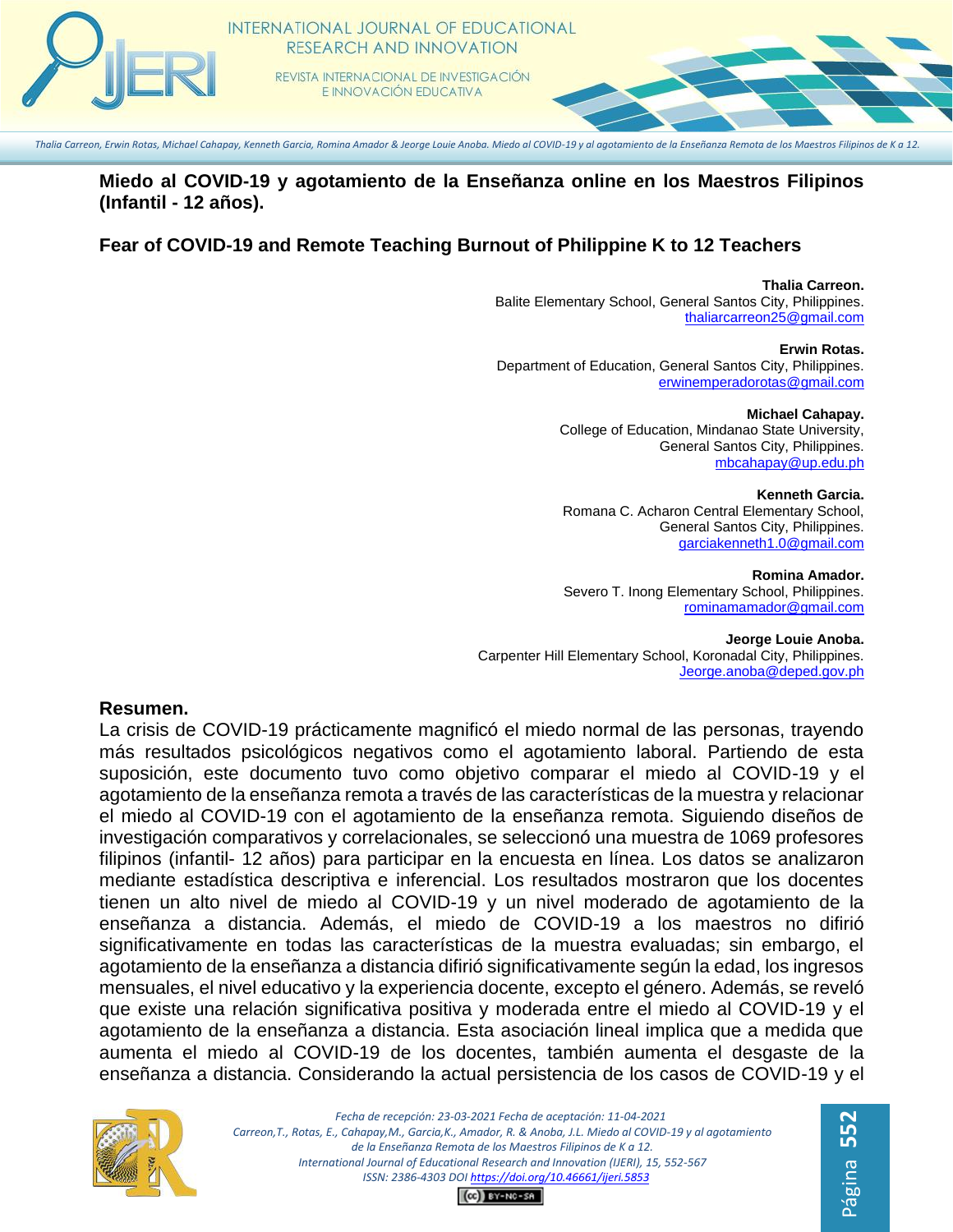

papel de los docentes en la fase de recuperación anticipada de la educación, los resultados del estudio indican la atención urgente de las autoridades educativas para desarrollar medidas para atender las necesidades de los docentes que puedan tener problemas psicológicos planteados por miedo al COVID-19 y al agotamiento de la enseñanza a distancia.

# **PALABRAS CLAVE.**

Efectos psicológicos, educación a distancia, profesores, pandemia, Filipinas.

# **ABSTRACT.**

The COVID-19 crisis practically magnified the normal fear of people, bringing further negative psychological outcomes such as job burnout. Building on this assumption, this paper aimed to compare fear of COVID-19 and remote teaching burnout across sample characteristics and relate fear of COVID-19 to the remote teaching burnout. Following comparative and correlational research designs, a sample of 1069 K to 12 teachers from Mindanao, Philippines was selected to participate in the online survey. The data were analyzed using descriptive and inferential statistics. The results showed that the teachers have a high level of fear of COVID-19 and a moderate level of remote teaching burnout. Furthermore, COVID-19 fear of teachers did not significantly differ across all sample characteristics tested; however, remote teaching burnout significantly differed across age, monthly income, educational attainment, and teaching experience, except gender. It was further revealed that there is a positive and moderate significant relationship between fear of COVID-19 and remote teaching burnout. This linear association implies that as fear of COVID-19 of teachers increases, their remote teaching burnout also increases. Considering the current persistence of COVID-19 cases and the role of teachers in the anticipated recovery phase of education, the results of the study indicate the urgent attention of education authorities to develop measures to address the needs of teachers who may have psychological issues brought by fear of COVID-19 and remote teaching burnout.

# **KEY WORDS.**

Psychological effect, distance education, teachers, pandemic, Philippines.

# **1. Introduction.**

The difficult situation brought by the COVID-19 has affected almost every sector of society, including the sector of education. Amid the stringent measures, educational systems struggle to provide quality education. As the crisis continues to persist for more than a year now, it has also been that long since schools operate differently from their conventional ways. Fraught with many difficulties, teachers have to adapt to new ways of education. One of the psychological outcomes of this experience is the fear (Hidalgo et al., 2020).

Delamater and Ewart (2020) affirm that the COVID-19 crisis has magnified the normal fear level of teachers as the situation brought tremendous adjustments and challenges. Among those magnified fears of teachers is the pressure to adjust and comply with certain standards in a new normal set-up such as the use of educational technology (Fernandez-Batanero, et al., 2020). Broadly speaking, fear is an emotion that gives a proportionate reaction to a

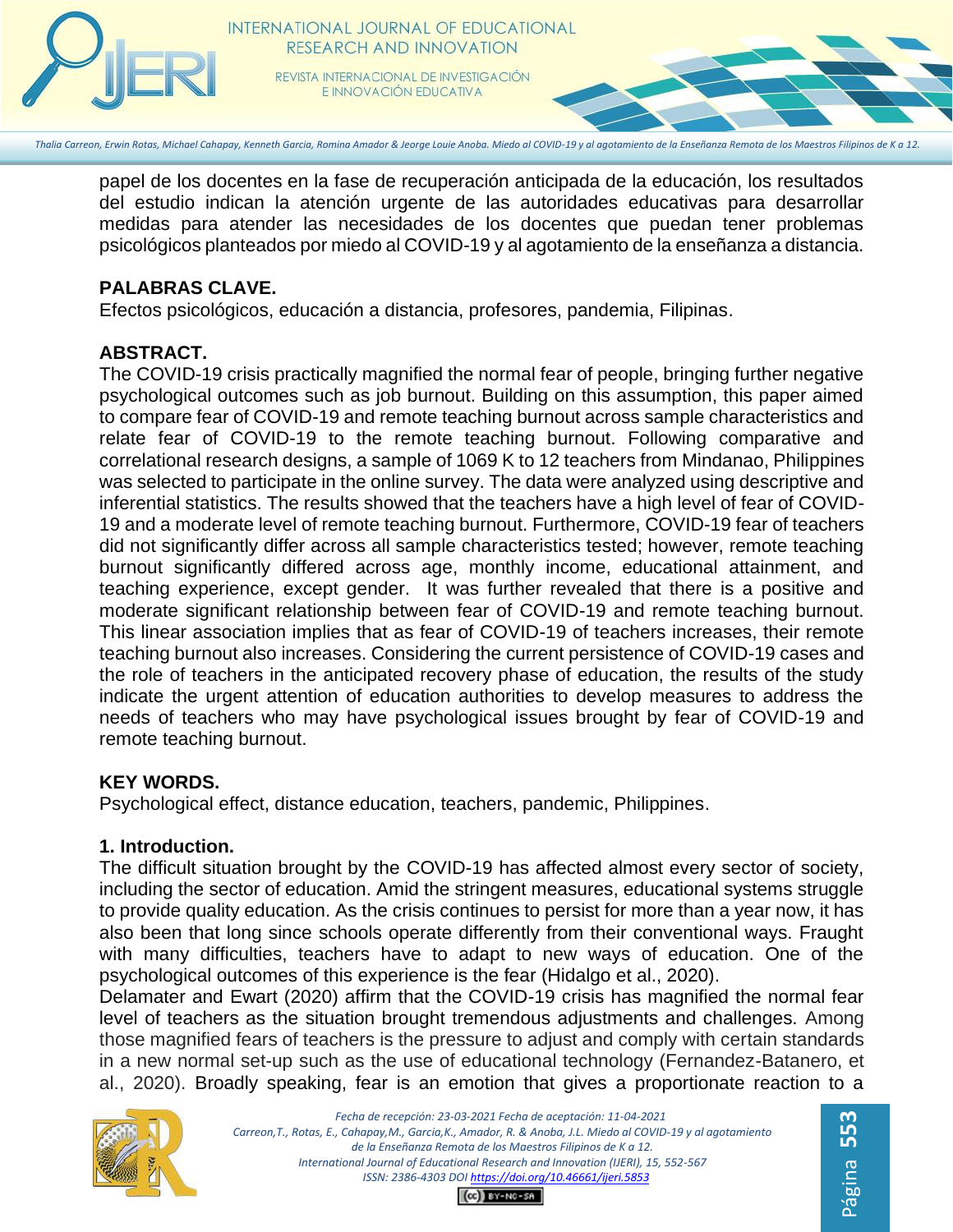

foreseen threat or dangerous situation (Moehle & Levitt, 1991). It is an adaptive behavior in the existence of danger and threat (Mertens et al., 2020). Moreover, people may learn to fear if they experience pain or stress (Steimer, 2002). Within the context of education, the COVID-19 crisis has raised various types of fears in the teachers (Salloum et al., 2020).

Researchers and authorities, like World Health Organization, American Psychiatric Association, Philippine Mental Health Association, have acknowledged the influence of fear of COVID-19 on several aspects of teaching conditions including efficacy, motivation, satisfaction, stress (Aperribai, 2020), and burnout (Huo et al., 2020), the last is which the interest of this study. Conceptually, burnout can be defined as a psychological condition caused by excessive and prolonged stress (Maslach & Leiter, 2016). Within different contexts of human affairs, the association between fear and burnout have been confirmed in the past by some scholarly works (e.g. Demerouti et al., 2002; Motaghi-Pishe, 2008; Hanson et al., 2015; Gustafsson, 2016; Fried & Fisher, 2017; Portoghese et al., 2017; Gezgin, et al., 2017; Mahmoodi-Shahrebabaki, 2019; and Arvidsson, et al., 2019.

A synthesis of current related studies concludes that there is a significant relationship between fear and burnout in the context of the COVID-19 crisis (e.g. Hu, 2020 on frontliners; Abdelghani, 2020 on physicians; Guisti, 2020 on health professionals; Prikhido & Wheaton, 2020 on parents; Gonzalez-Hernandez, et al., 2021 on teen handball players; and Son et al., 2020 on college students). However, in the absence of empirical evidence regarding the fear of COVID-19 and its influence on remote teaching burnout, there is a notable gap in this research interest in the context of education.

With the continuing COVID-19 crisis and the role of teachers as primary workers in the continuity of education for the learners, this paper stresses the significance of assessing the psychological condition of the teachers. An investigation of the relationship between fear of COVID-19 and burnout of teachers can provide a basis for analyzing the needs of teachers and provide a proper measure. This paper hopes to open windows of opportunities for relevant actions that may improve the psychological conditions of teachers, thus enhancing the quality of delivery of instruction to the learners.

Thus, the purpose of this paper is twofold: 1.) to compare fear of COVID-19 and remote teaching burnout across sample characteristics and 2.) to relate fear of COVID-19 to the remote teaching burnout.

#### **2. Theoretical Framework.**

This study is grounded on a combination of theories. Many scholarly works using fear and burnout as constructs of research interest typically point to the notion of Lazarus and Folkman (1984) on psychological stress and coping theory as a basis. This theory specifically posits that fear is evidence of a particular stress appraisal. It could be viewed as a stress emotion because of its connection to harmful situations. The association between fear and burnout, however, is not strongly and directly established in this theory. It was the framework of Rogers and Kelloway (1997) that made expansions of this traditional work stress framework. Particularly, in this new framework, it was posited that fear has negative psychological, occupational, and physiological outcomes (Barling, 1996), of which one may be burnout (Gross et al., 2013). Several studies in the past and present (e.g. see Demerouti et al., 2002;

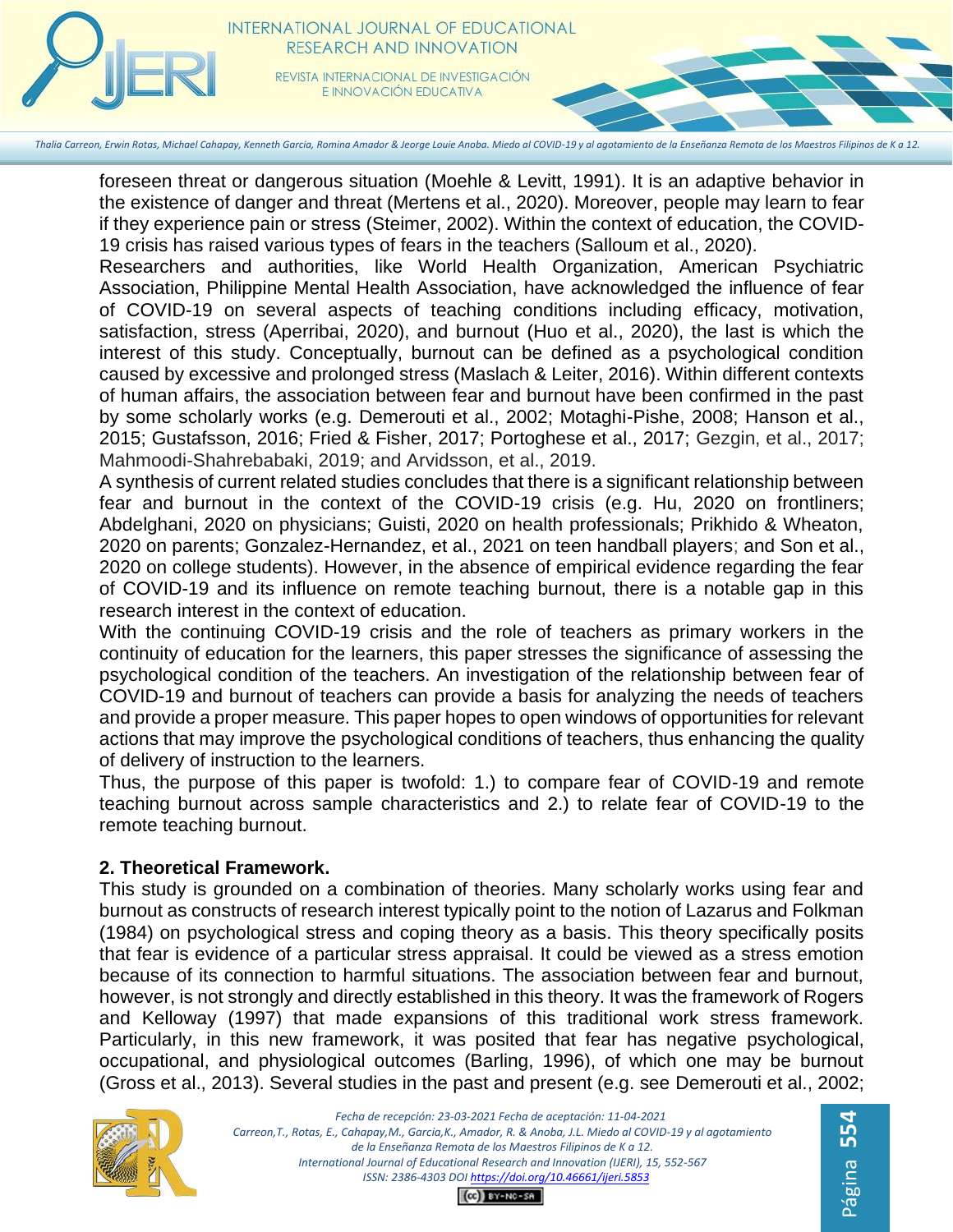

#### INTERNATIONAL JOURNAL OF EDUCATIONAL RESEARCH AND INNOVATION REVISTA INTERNACIONAL DE INVESTIGACIÓN

E INNOVACIÓN EDUCATIVA

*Thalia Carreon, Erwin Rotas, Michael Cahapay, Kenneth Garcia, Romina Amador & Jeorge Louie Anoba. Miedo al COVID-19 y al agotamiento de la Enseñanza Remota de los Maestros Filipinos de K a 12.*

Hanson et al., 2015; Abdelghani, 2020; Hu, 2020; Son et al., 2020) have recognized the association between fear and burnout in different contexts. The current paper is an extension of these studies, but this time, in the complex context of education amid the COVID-19 crisis.

#### **3. Methods.**

This section outlines the method for determining the correlation between fear of COVID-19 and remote teaching burnout of K to 12 teachers. They are elaborated as follows.

#### *Research Design.*

This study is a quantitative type of research. Specifically, it applied a correlational design. Curtis (2016) defined a correlational research design as the measurement of two or more factors to identify the degree to which these factors are related or change in an identifiable pattern. This design is suited for this study as it attempted to test the respective association between the sample characteristics and fear of COVID-19 to the remote teaching burnout.

#### *Sampling.*

The respondents of this study were 1,069 Filipino K to 12 teachers in Mindanao, Philippines. They were selected through a combination of purposive and snowball sampling techniques in which researchers started with a small number of known teachers, mostly teaching in the same or nearby areas and are personally known to them. The sampling was expanded by asking these teachers to identify other potential respondents until the present sample size was established (Crossman, 2020). The respondents were chosen regardless of gender, age, religion, position, educational attainment, and socioeconomic status.

#### *Instruments.*

This research used two instruments to gather the needed data. The first instrument was completely adapted from the Fear of COVID-19 Scale originally developed by Ahorsu et. al (2020). It has seven items intended to assess the level of fear of COVID-19 in a five-point Likert scale ranging from 1 as Strongly disagree and 5 as strongly agree. It generated a very good reliability score ( $\alpha$ =0.905) when evaluated in the Filipino sample. This means that it has a good internal consistency. The second instrument was a modified online teaching burnout tool from the study of Panisoara et. al (2020). Specifically, the items were changed to the context of remote teaching to be more relevant to the context of this study. It has four items also answerable in a five-point Likert scale ranging from 1 as Strongly disagree and 5 as strongly agree. The current reliability of this instrument is also very good (α=0.904), affirming a good internal consistency.

# *Data Collection.*

The data collection for this study was conducted from January 25 to February 05, 2021, via an online survey through a Google link. The survey came in two parts. The first part involved the introduction to the study and gaining consent from the target participants. The researchers explained the purpose of the study and the voluntary role of the respondents in providing the



*Fecha de recepción: 23-03-2021 Fecha de aceptación: 11-04-2021 Carreon,T., Rotas, E., Cahapay,M., Garcia,K., Amador, R. & Anoba, J.L. Miedo al COVID-19 y al agotamiento de la Enseñanza Remota de los Maestros Filipinos de K a 12. International Journal of Educational Research and Innovation (IJERI), 15, 552-567 ISSN: 2386-4303 DO[I https://doi.org/10.46661/ijeri.5853](https://doi.org/10.46661/ijeri.5853)*

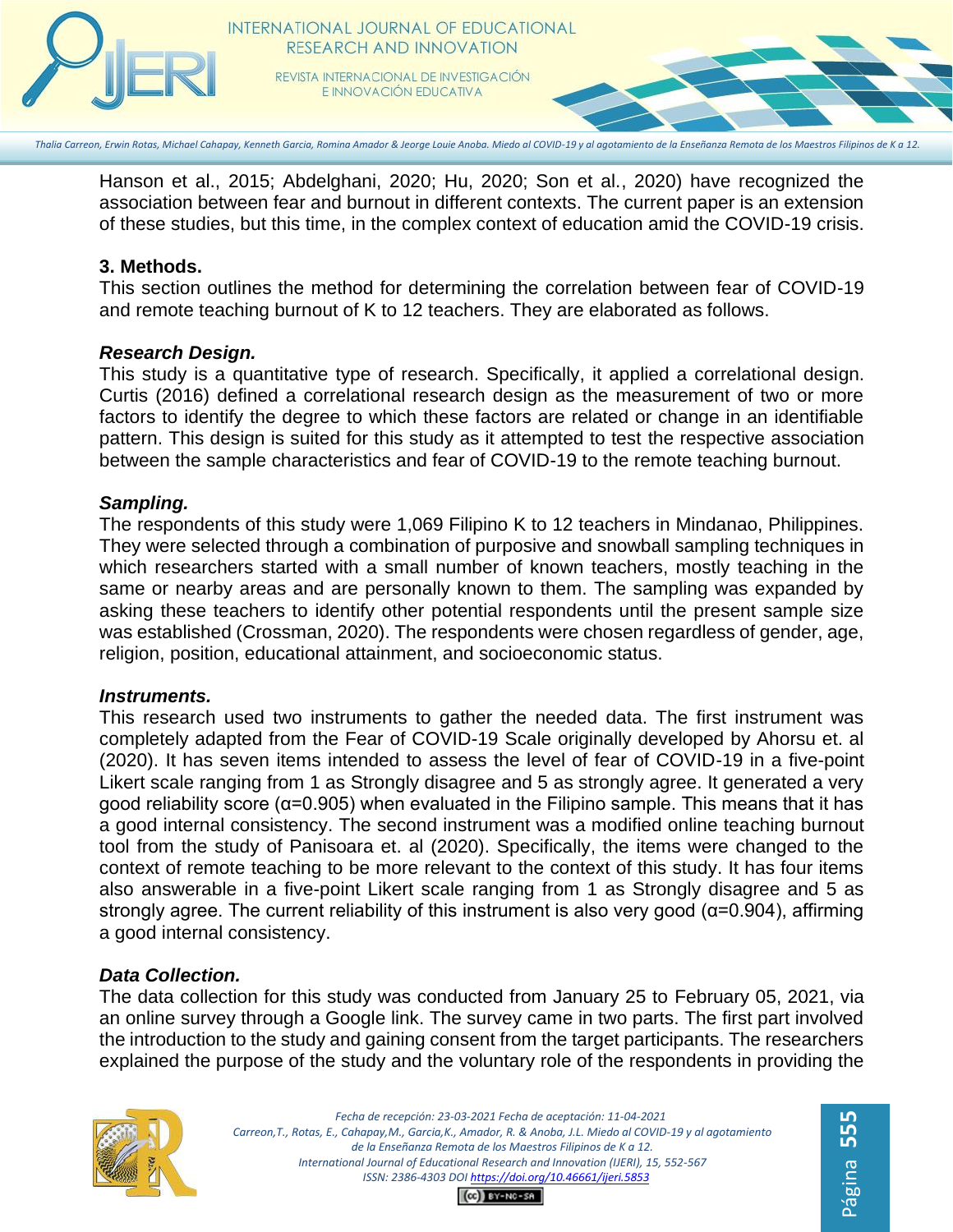

needed data. They were assured that the confidentiality of the information will be maintained throughout the process.

The second part consisted of the main questionnaire. It initially asked for the personal information of the respondents such as age, gender, rank, civil status, monthly income, educational attainment, school type, teaching level, and teaching experience. Then, it presented the seven-item Fear of COVID-19 Scale. It then presented the four-item scale on remote teaching burnout. After accessing and answering, their responses were automatically recorded. Finally, the researchers generated the data.

#### *Data Analysis.*

The gathered data were initially analyzed using descriptive statistics. Mean and standard deviation were used to determine the levels of fear of COVID-19 of the teachers and burnout caused by remote teaching. On the other hand, frequency count and percentage rate were employed to describe the sample characteristics.

The data of this study met the assumption of normality. Thus, to assess whether there is a significant difference in the fear of COVID-19 and remote teaching burnout across sample characteristics, inferential statistics were used. For sample characteristics such as gender, monthly income, marital status, educational attainment, and teaching rank with two levels, the t test for independent samples was used. For sample characteristics such as age and teaching experience with three or more levels, ANOVA and Tukey Test were utilized. Furthermore, to examine the correlation between the two variables in this study, Pearson Product Moment Correlation Coefficient was employed. The correlation coefficient is used to measure the strength and direction of the correlation between the two factors mentioned above. Its value can range from -1.0 to +1.0 (Curtis, 2016).

All tests were done at 0.05 level of significance. Computations were performed using Statistical Package for Social Sciences (SPSS) version 16.

# **4. Result and Discussion.**

This paper primarily aimed to determine the correlation between fear of COVID-19 and remote teaching burnout. This section presents the result and discussion as follows.



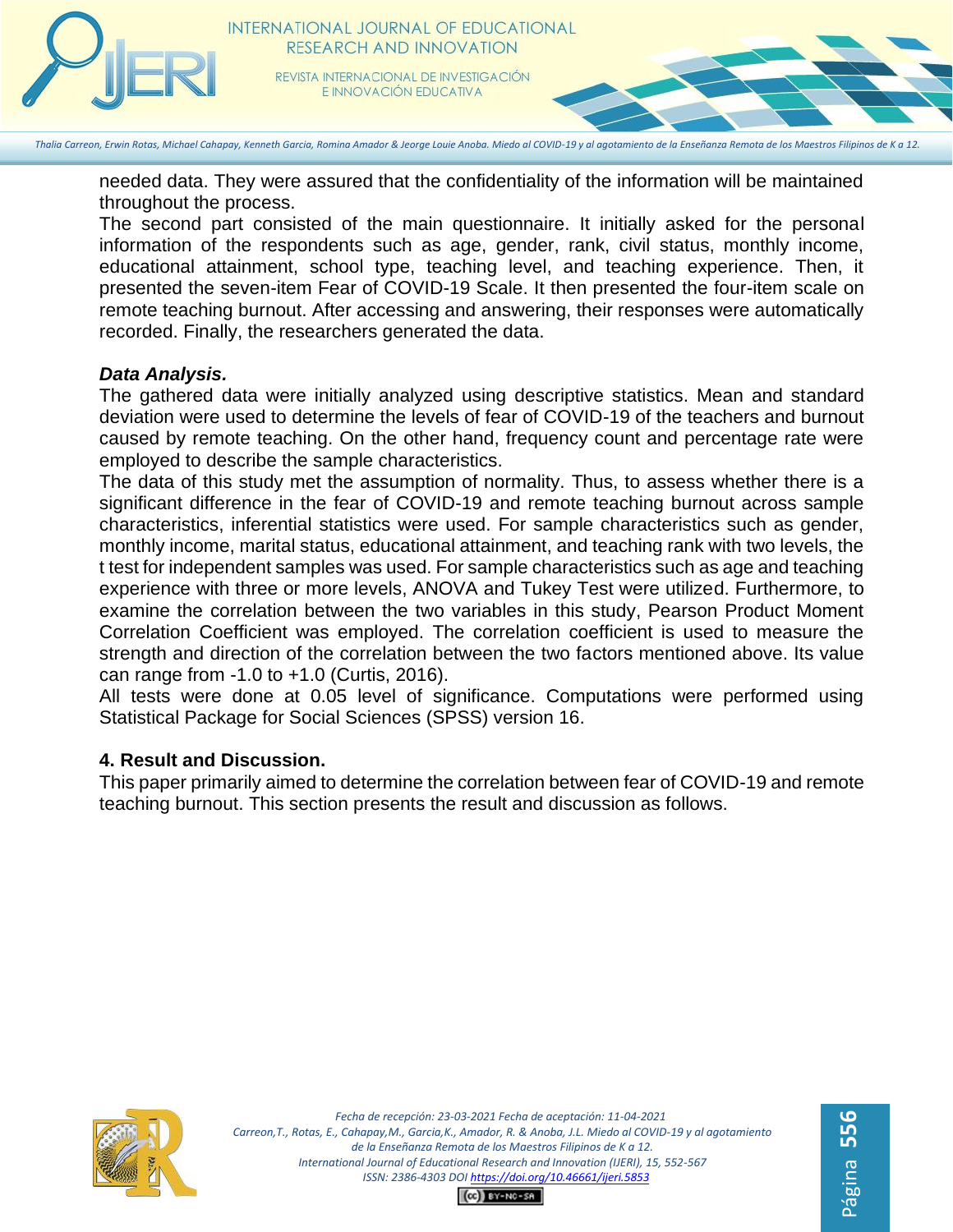

# **INTERNATIONAL JOURNAL OF EDUCATIONAL** RESEARCH AND INNOVATION

REVISTA INTERNACIONAL DE INVESTIGACIÓN E INNOVACIÓN EDUCATIVA

*Thalia Carreon, Erwin Rotas, Michael Cahapay, Kenneth Garcia, Romina Amador & Jeorge Louie Anoba. Miedo al COVID-19 y al agotamiento de la Enseñanza Remota de los Maestros Filipinos de K a 12.*

#### *Sample Characteristics.*

| <b>Table 1. Sample Characteristics</b> |                          |     |      |
|----------------------------------------|--------------------------|-----|------|
| <b>Sample Characteristics</b>          |                          | n   | %    |
| Age                                    | 34 years old and below   | 594 | 55.6 |
|                                        | 35 to 44 years old       | 266 | 24.9 |
|                                        | 45 years old and above   | 209 | 19.6 |
| Gender                                 | Male                     | 216 | 20.2 |
|                                        | Female                   | 853 | 79.8 |
| <b>Monthly Income</b>                  | PHP23,000 and below      | 674 | 63.0 |
|                                        | PHP24,000 and above      | 395 | 37.0 |
| <b>Educational Attainment</b>          | Undergraduate degree     | 602 | 56.3 |
|                                        | Graduate units or degree | 467 | 43.7 |
| <b>Teaching Experience</b>             | 0-10 years               | 792 | 74.1 |
|                                        | $11-20$ years            | 172 | 16.1 |
|                                        | 21 years and above       | 105 | 9.8  |

Table 2 shows the characteristics of the sample. The results indicate that more than half of the respondents belong to the age bracket of 34 years old and below (n=594; 55.6%) while the remaining to 35-44 years old (n=266; 24.9%) and 45 years old and above (n=209; 19.6%). As per gender, there were more female respondents (n=853; 79.79%) than male respondents (n=216; 20.21%). When it comes to monthly income, most teachers earn PHP23,000 below (n=674; 63%) and the rest earn PHP24,000 above (n=395; 37%). It is further shown that the majority of them have at least an undergraduate degree (n=602; 56.3%) and a considerable number have graduate units or degree (n=467; 43.7%). Lastly, a large majority of the teachers have teaching experience of 0-10 years (n=792; 74.1%) and others have been in the teaching job for 11-20 years (n=172; 16.1%) and 21 years and above (n=105; 9.8%).

# *Fear of COVID-19.*

**Table 2.** Fear of COVID-19.

| <b>Item</b>                                                                                    | Mean | <b>SD</b> | Rank           |
|------------------------------------------------------------------------------------------------|------|-----------|----------------|
| 1. I am most afraid of Corona.                                                                 | 4.23 | 1.00      | $\overline{2}$ |
| 2. It makes me uncomfortable to think about Corona.                                            | 4.05 | 1.03      | 3              |
| 3. My hands become clammy when I think about Corona.                                           | 3.22 | 1.26      | 5              |
| 4. I am afraid of losing my life because of Corona.                                            | 4.24 | 1.11      |                |
| 5. When I watch news and stories about Corona on social<br>media, I become nervous or anxious. | 3.49 | 1.17      | 4              |
| 6. I cannot sleep because I'm worrying about getting Corona.                                   | 2.66 | 1.29      | 7              |
| 7. My heart races or palpitates when I think about getting<br>Corona.                          | 2.83 | 1.32      | 6              |

n=1069



*Fecha de recepción: 23-03-2021 Fecha de aceptación: 11-04-2021 Carreon,T., Rotas, E., Cahapay,M., Garcia,K., Amador, R. & Anoba, J.L. Miedo al COVID-19 y al agotamiento de la Enseñanza Remota de los Maestros Filipinos de K a 12. International Journal of Educational Research and Innovation (IJERI), 15, 552-567 ISSN: 2386-4303 DO[I https://doi.org/10.46661/ijeri.5853](https://doi.org/10.46661/ijeri.5853)*  $CO$  $EY-NC-SA$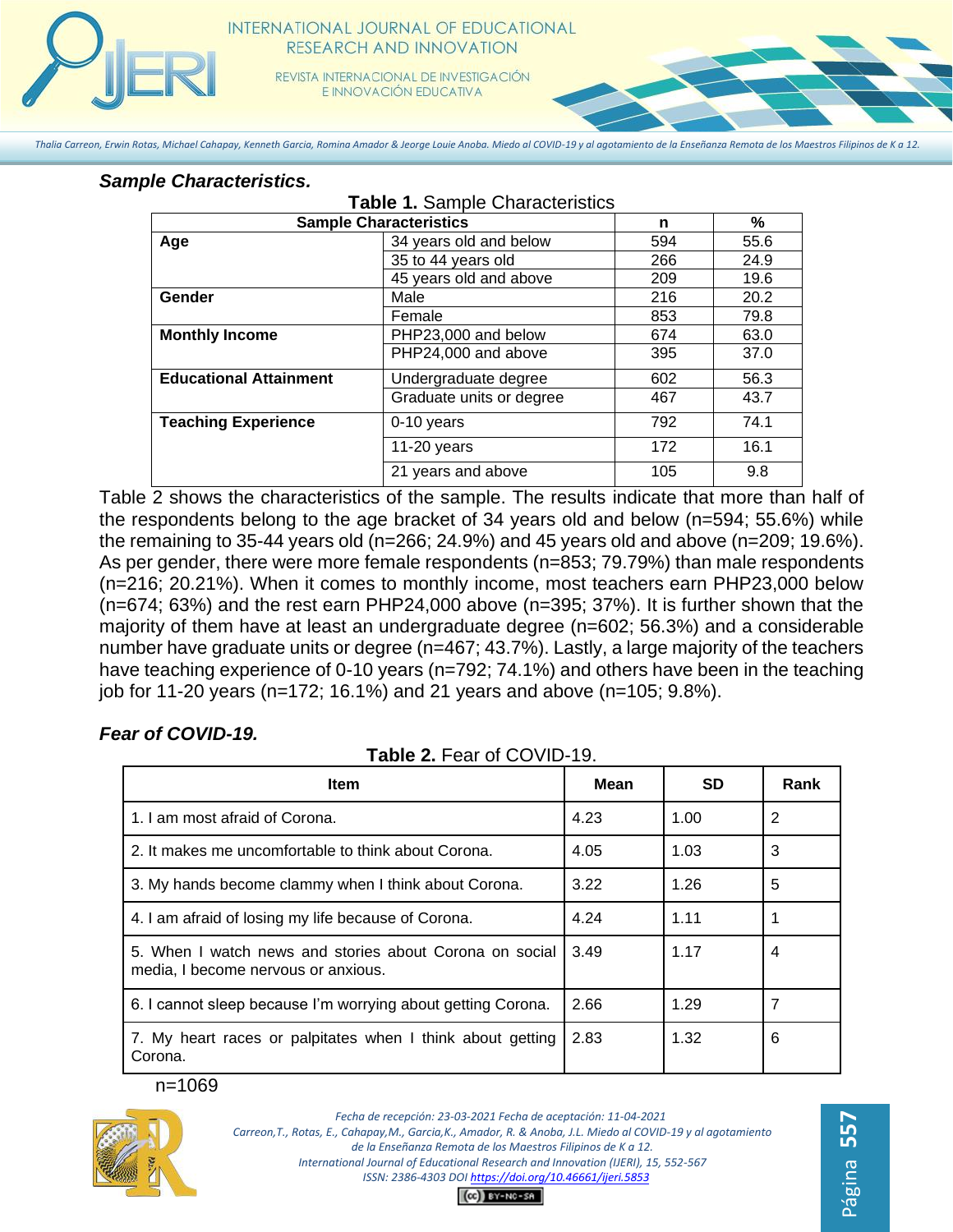

Table 2 displays the level of fear of COVID-19 of teachers in each item. The result disclosed that the teachers strongly agree that they are afraid of losing their lives because of Corona (M=4.24; SD=1.11) and that they are most afraid of corona (M=4.23; SD=1.00). Moreover, they agree that it makes them uncomfortable to think about corona (M=4.05; SD=1.03), and when they watch news and stories about it, they become nervous and anxious (M=3.49; SD=1.17). It indicates that, based on these top items, teachers generally demonstrate a high level of fear towards COVID-19.

The result shows that these statements generated the highest means among the indicators showing that teachers experience high levels of fear. The fear of COVID-19 was also explored on different samples using the same scale, showing the same high level of fear on the mentioned indicators (e.g. Soraci et al. 2020 on Italians; Ahorsu et al., 2020 on Iranians; Doshi et al., 2020 on Indians). Interestingly, the trend on this result suggests that these indicators are related to psychological facets of fear presenting constructs of afraid, uncomfortable, nervous, and anxiety (Barrios et al., 2020).

On the other hand, teachers are neutral as regards their hands becoming clammy when they think of corona (M=3.22; SD=1.26), heart races or palpitates when they think about getting Corona (M=2.83; SD=1.32), and cannot sleep because they worry about getting Corona (M=2.66; SD=1.29). It can be noted that, from these items that got the least scores, teachers experience a moderate level of COVID-19 fear in general.

These statements obtained the lowest means among the indicators presenting moderate levels of fear. This trend is observable in the results of related studies using the same scale on different groups (Sakib et al. 2020 in Bangladeshi; Alyami et al. 2020 in Arabic; Satici et al. 2020 in Turkish). It can be further observed that the items point to the physiological aspect of fear displayed by reactions such as difficulties in sleeping, increased heart palpitation, and feeling of discomfort (Barrios et al. 2020).

Lastly, it obtained an overall mean of 3.54. Based on the arbitrary range values designed in this study, it is described as a high level of fear of COVID-19. This means that teachers generally experience a high level of emotion induced by the perceived danger of COVID-19. This overall result is comparable to various undertakings of other researchers showing teachers experience certain levels of COVID-19 fear described as high (Wu et al. 2020, Delamarter & Warter, 2020) and moderate (Cervantes-Guevara et al. 2020).

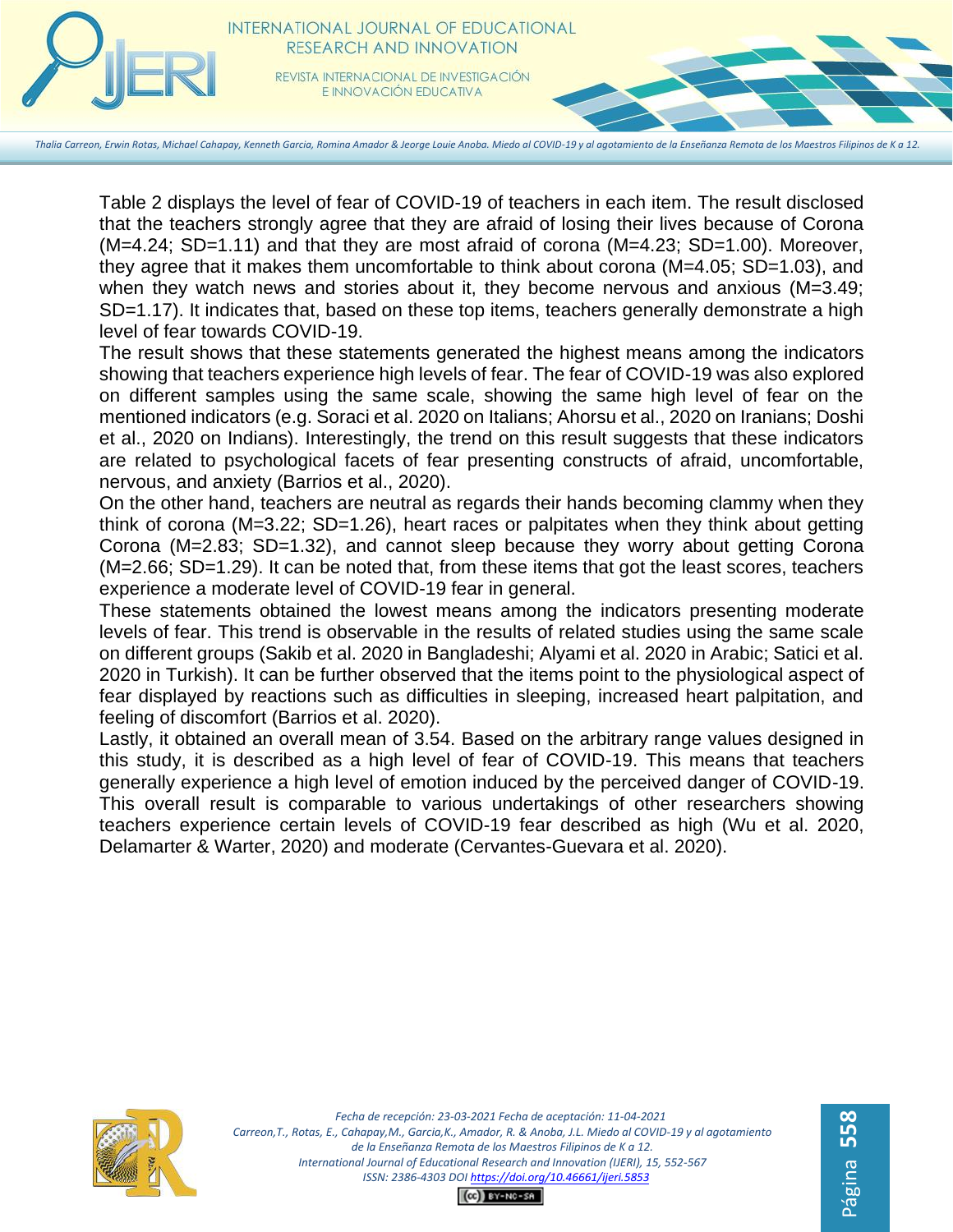

REVISTA INTERNACIONAL DE INVESTIGACIÓN E INNOVACIÓN EDUCATIVA

*Thalia Carreon, Erwin Rotas, Michael Cahapay, Kenneth Garcia, Romina Amador & Jeorge Louie Anoba. Miedo al COVID-19 y al agotamiento de la Enseñanza Remota de los Maestros Filipinos de K a 12.*

# *Remote Teaching Burnout.*

| <b>Item</b>                                                                                  | Mean | <b>SD</b> | Rank |
|----------------------------------------------------------------------------------------------|------|-----------|------|
| I feel exhausted from my remote teaching tasks.                                              | 3.08 | 1.12      |      |
| There are days when I feel tired before I start my remote<br>teaching tasks.                 | 3.01 | 1.14      | 3    |
| It happens more and more often to negatively talk about my<br>remote teaching tasks.         | 2.73 | 1.15      | 4    |
| I need more time than in the past to relax and feel better after<br>my remote teaching tasks | 3.17 | 1.11      | 2    |

#### **Table 3.** Remote Teaching Burnout

#### n=1069

Table 3 shows the level of remote teaching burnout of teachers. The results revealed that teachers are neutral that they need more time than in the past to relax and feel better after their remote teaching tasks (M=3.17; SD=1.11), they feel exhausted from their remote teaching tasks (M=3.08; SD=1.12), there are days when they feel tired before starting their remote teaching tasks (M=3.01; SD=1.14), and it happens more and more often to negatively talk about their remote teaching tasks (M=2.73; SD=1.15). As a whole, the remote teaching burnout of the teachers generated an overall mean of 3.00 described as neutral. This implies that teachers experience a moderate level of prolonged job stress caused by remote teaching. Recent studies related to the COVID-19 crisis have shown high levels of burnout among health professionals (e.g. Barello et al., 2020; Hu et al., 2020; Serrão et al., 2020). This is understandable because they currently serve in the overwhelming COVID-19 treatment and care, thus the high level of burnout. However, in the context of education, the result in our sample is the same as that of Sokal (2020) in which teachers generally experience moderate burnout levels. With this result, it can be argued that, while teaching work is heavy for teachers, they can still manage the demands of remote teaching tasks, thus the moderate level of burnout. Nonetheless, this result should not be undermined and proper measures should be given to the teachers.



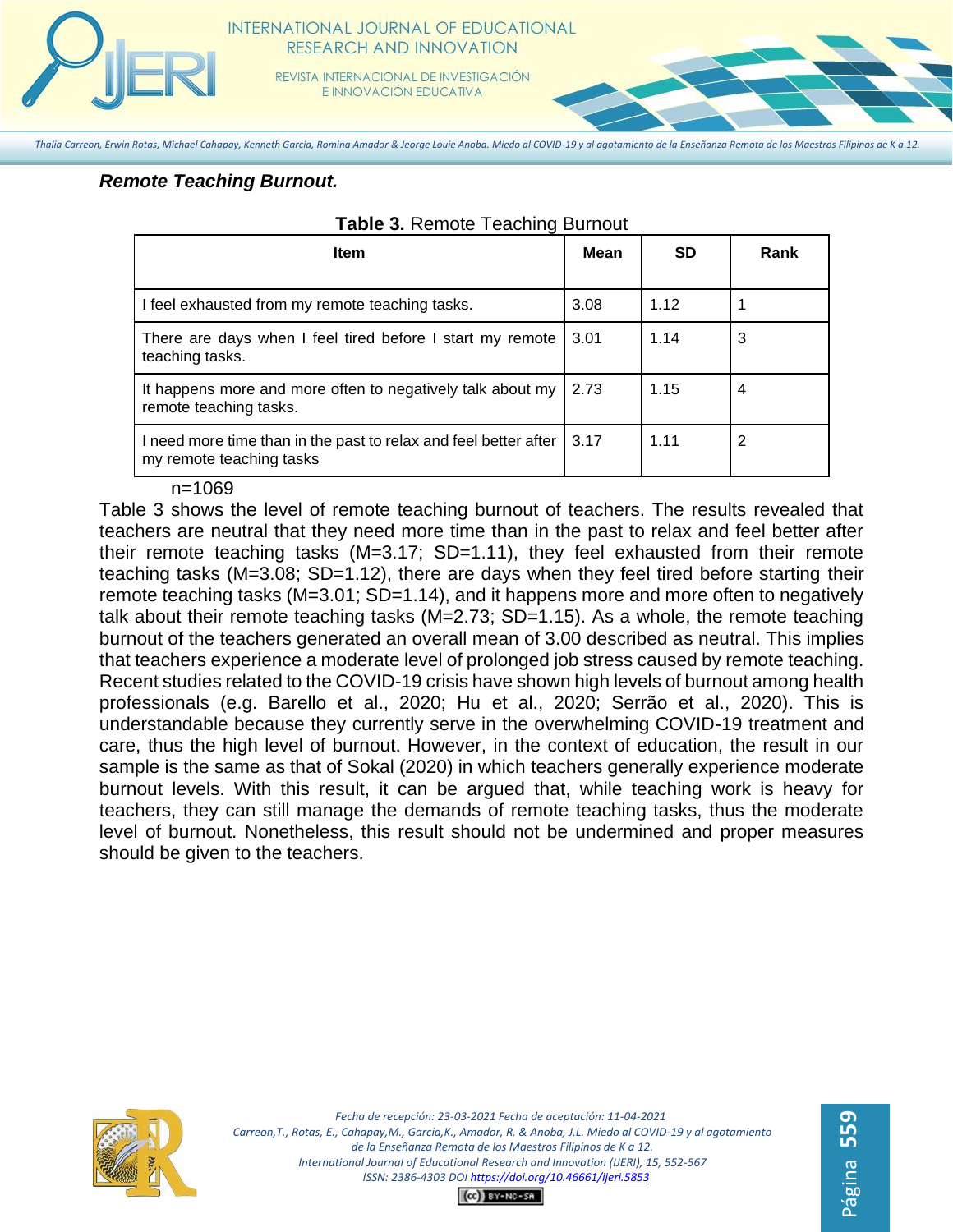

# **INTERNATIONAL JOURNAL OF EDUCATIONAL** RESEARCH AND INNOVATION

REVISTA INTERNACIONAL DE INVESTIGACIÓN E INNOVACIÓN EDUCATIVA

*Thalia Carreon, Erwin Rotas, Michael Cahapay, Kenneth Garcia, Romina Amador & Jeorge Louie Anoba. Miedo al COVID-19 y al agotamiento de la Enseñanza Remota de los Maestros Filipinos de K a 12.*

*Difference in the Fear of COVID-19 and Remote Teaching Burnout.*

| <b>Sample Characteristics</b> | Fear of COVID-19 |          | <b>Remote Teaching Burnout</b> |      |          |         |
|-------------------------------|------------------|----------|--------------------------------|------|----------|---------|
|                               | М                | F/t      | p value                        | Μ    | F/t      | p value |
| Age                           |                  |          |                                |      |          |         |
| 34 years old and below        | 3.51             | 1.010    | .365                           | 2.95 | 7.884    | .000    |
| 35 to 44 years old            | 3.55             |          |                                | 2.91 |          |         |
| 45 years old and above        | 3.53             |          |                                | 3.24 |          |         |
| Gender                        |                  |          |                                |      |          |         |
| Male                          | 3.50             | .632     | .632                           | 2.98 | $-1.045$ | .297    |
| Female                        | 3.54             |          |                                | 3.06 |          |         |
| <b>Monthly Income</b>         |                  |          |                                |      |          |         |
| PHP23,000 and below           | 3.50             | $-1.395$ | .163                           | 2.92 | $-3.093$ | .002    |
| PHP24,000 and above           | 3.60             |          |                                | 3.12 |          |         |
| <b>Educational Attainment</b> |                  |          |                                |      |          |         |
| Undergraduate degree          | 3.55             | .727     | .467                           | 2.92 | $-2.996$ | .004    |
| Graduate units or degree      | 3.51             |          |                                | 3.09 |          |         |
| <b>Teaching Experience</b>    |                  |          |                                |      |          |         |
| $0-10$ years                  | 3.55             | 2.350    | .096                           | 2.93 | 7.764    | .000    |
| 11-20 years                   | 3.51             |          |                                | 3.09 |          |         |
| 21 years and above            | 3.58             |          |                                | 3.31 |          |         |

**Table 4.** Difference in the Fear of COVID-19 and Remote Teaching Burnout.

Table 4 shows the difference in the fear of COVID-19 and remote teaching burnout of teachers across different sample characteristics. In terms of COVID-19 fear, teachers did not statistically differ based on age (*F*=1.010; *p*=.365), gender (*t*=.632; *p*=.632), monthly income (*t*=-1.395; *p*=.163), educational attainment (*t*=.727; *p*=.467), and teaching experience (*F*=2.350; *p*=.096). Relative to remote teaching burnout, however, teachers statistically differ according to age (34 years old and below=2.95, 35 to 44 years old=2.91, 45 years old and above=3.24; *F*=7.884; *p*=.000), monthly income (PHP23,000 and below=2.92, PHP24,000 and above= 3.12; *t*=-3.093; *p*=.002), educational attainment (undergraduate degree=2.92, graduate units or degree=3.09; *t*=-2.996; *p*=.004), and teaching experience (0-10 years=2.93, 11-20 years=3.09, 21 years-above=3.31; *F*=7.764; *p*=.000), except gender (*t*=-1.045; *p*=.297). The significant differences in age were specifically observed between the groups of 34 years old-below and 45 years old-above (*p*=.001) and between 35-44 years old and 45 years oldabove (*p*=.001). On the teaching experience, the significant difference was noted between the groups of 0-10 years and 21 years-above (*p*=.001). Overall, the result indicates that there are no significant differences in COVID-19 fear and there are significant differences in remote teaching burnout of teachers across age, monthly income, educational attainment, and teaching experience.



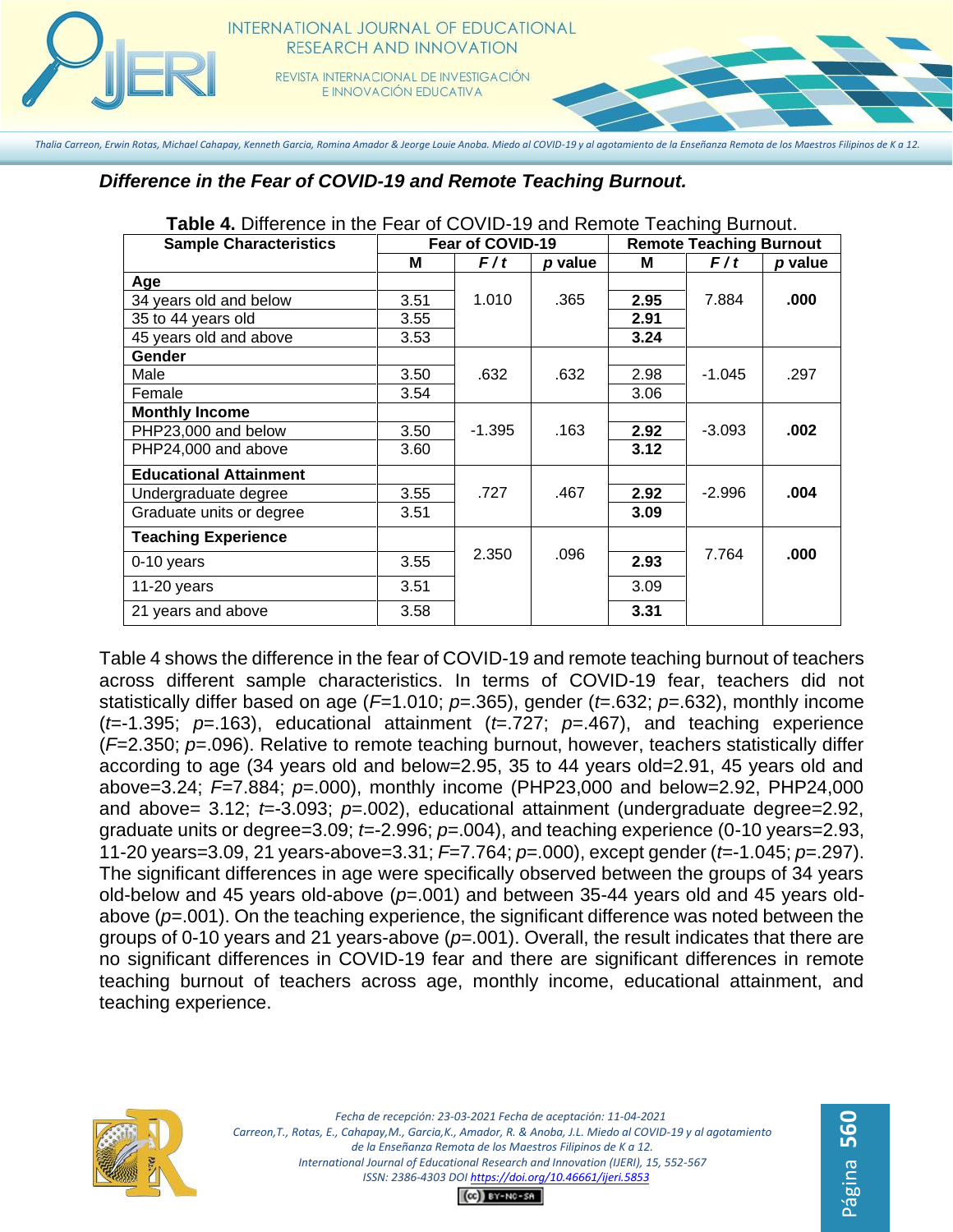

The results of this study are similar to the results of the research conducted by Cervantes-Guevara et al. (2020) on Mexican teachers, showing no significant difference on the fear of COVID-19 between age (*t*=1.91, *p*>0.05). They are also comparable to the results of recent studies on COVID-19 fear conducted in different samples. For instance, no substantial difference in the COVID-19 fear was found among the general Iranian population in terms of age and gender (Ahurso et al. 2020), among the general Italian population in terms of age (Soraci et al. 2020), and among the general Turkish population in terms of educational level (*F*=2.40; *p*=0.49) and age interval (*F=0.38; p=0.82*) (Haktanir et al. 2020). However, the same authors also found significant statistical difference in the COVID-19 fear across the tested sample characteristics (Cervantes-Guevara et al. (2020) on gender groups of male and female teachers (*t*=4.07; *p*=001); Haktanir et al. (2020) on gender *(t*=4.49; *p*=0.000*)* and socioeconomic levels (*F*=3.83; *p*=0.02). Similarly, Fitzpatrick et al. (2020) also presented that the COVID-19 fear among the American population is unequally distributed. A higher concentration of COVID-19 fear was noted from groups of females, unemployed, and persons located in regions with greater numbers of confirmed COVID-19 cases.

In terms of remote teaching burnout, similar studies using related variables generated comparable results. The results of the study of Kraft et al. (2020) presented that teachers with varied length of experiences express the same concerns of difficulties in terms of caretaking responsibilities causing burnout. On the other hand, these results negate the study conducted by Zhang et al. (2014) in the context of Chinese teachers showing that no significant differences exist between teaching burnout and age groups (*p*>0.01), educational levels (*p*>0.01), professional titles (*p*>0.01), or seniority (*p*>0.01). The same study also claimed that female teachers specifically experience severe intellectual burnout compared to male teachers (*p*<0.01). Thus, a significant difference between teaching burnout and gender exists. The same results were found in the study of Hayes et al. (2020) on the sample of employees working from home revealing that gender difference was statistically significant (*t*=2.59, *p*=.01) but not the length of time spent for work (*t*=0.20; *p*=.84).

# *Relationship between Fear of COVID-19 and Remote Teaching Burnout.*

|                  | <b>TWAIS OF INSIGNATION IS SOUTHERN TO A TO AND TRANSPORT IS SEEN TO A THE STATE OF STATE IS STATENT.</b> |
|------------------|-----------------------------------------------------------------------------------------------------------|
| <b>Variables</b> | Remote Teaching Burnout                                                                                   |
| Fear of COVID-19 | $r = 443$ ; $p = 000$                                                                                     |

# **Table 5.** Relationship between Fear of COVID-19 and Remote Teaching Burnout

Table 5 presents the correlation result between the two variables. It shows that there is a positive and moderate significant relationship between fear of COVID-19 and remote teaching burnout of teachers (*r*=.443; *p*=.000). The r-value further indicates that only about 20% of the remote teaching burnout of teachers is explained by fear of COVID-19. Nevertheless, this paper provides evidence on the influence of fear of COVID-19 on remote teaching burnout.

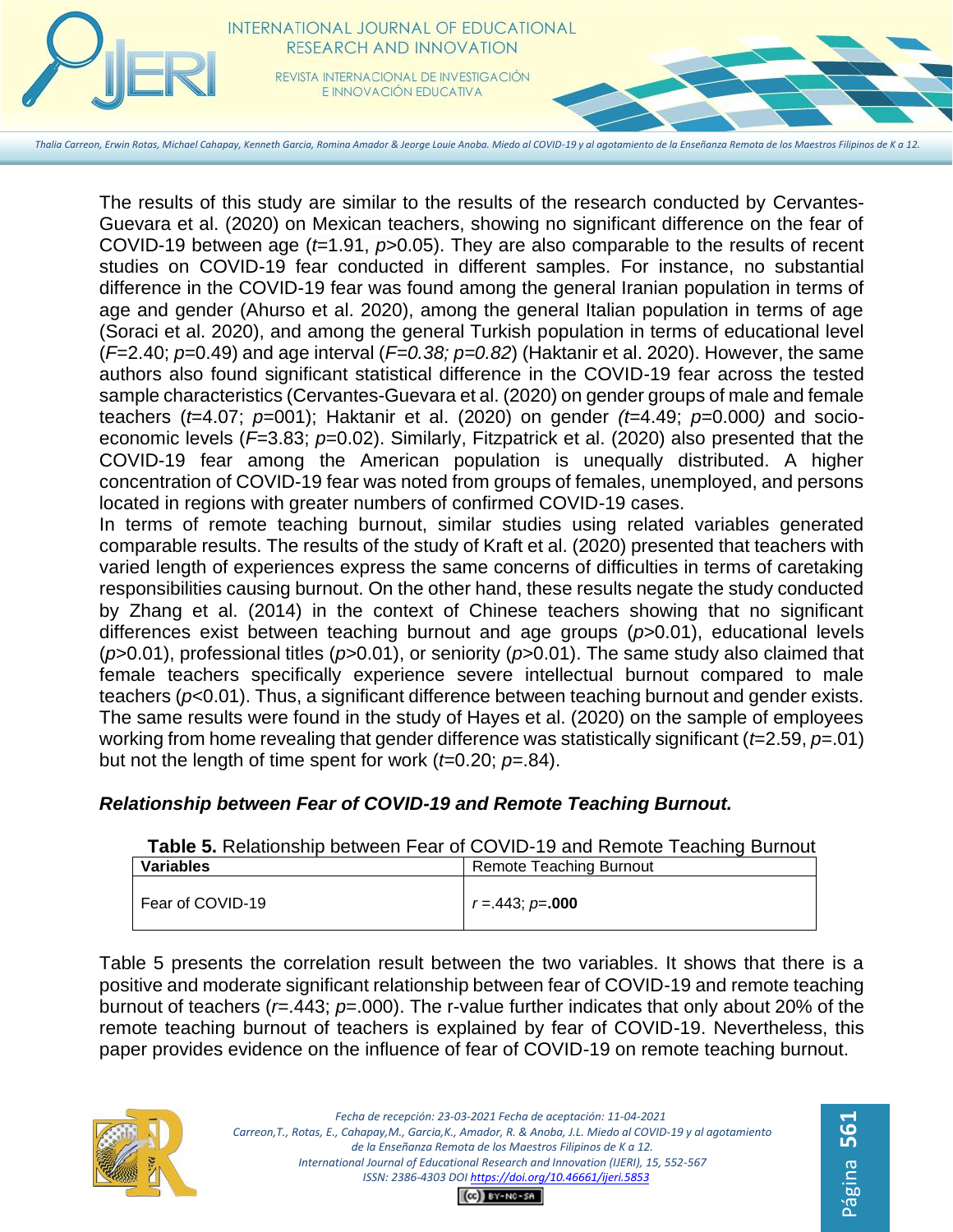

This finding complements the results of related studies using the same variables among frontliners (Hu, 2020), parents (Wheaton, 2020), college students (Son et al., 2020), and health professionals (Giusti, 2020). The trend of the results indicates that fear is a significant factor that affects burnout. Furthermore, the moderate influence of fear of COVID-19 on remote teaching burnout as found in this study suggests that there are other factors that are associated with remote teaching burnout. Fisher (2011) pointed out that burnout may be a result of such other factors as poor working conditions, low student interest, weak administrative support, and excessive number of tasks.

# **5. Conclusion.**

Anchored on the notion of an association between two closely linked psychological constructs, this sought to test if fear of COVID-19 is significantly correlated to the remote teaching burnout of Filipino teachers. The central results of this study revealed that the teachers demonstrate a high level of fear of COVID-19 and a moderate level of remote teaching burnout. Furthermore, it can be noted that fear of COVID-19 did not significantly differ across all sample characteristics tested. On the other hand, remote teaching burnout significantly differed across age, monthly income, educational attainment, and teaching experience. Finally, the correlation analysis uncovered a positive and moderate significant relationship between fear of COVID-19 and remote teaching burnout. Consistent with the previous studies testing these two variables in different samples such as parents, students, and workers, the results of this study confirms that as the COVID-19 fear increases, burnout also increases. This study specifically proves that, in the context of education, fear of COVID-19 is a significant factor that influences the remote teaching burnout of teachers.

Considering the continued rising COVID-19 cases as of this time and the results of this study, there is a need for educational authorities and administrators to provide urgent attention to support the teachers and other vulnerable groups who may have mental issues. This paper underscores the importance of assessing the fear of COVID-19 and remote teaching burnout of the teachers so that strategic support mechanisms, especially during the recovery phase of education, may be placed ahead. Moreover, this study brings several significant contributions to the research community. As can be recalled in the review of theories, there are few clearly established links that recognize the association between fear and burnout in different contexts. This current paper, with its encouraging results, provides an empirical piece of evidence on the connection between fear and burnout in the complex context of education. Considering further the current global phenomenon, this article adds to the growing body of scholarly works related to COVID-19 crisis and its psychological impacts. It hopes to provide a better understanding of fear and burnout as induced by the crisis and experienced by the teachers in the field.

This paper may be the first to explore the association between fear of COVID-19 and remote teaching burnout of a large sample of Filipino teachers through an online survey, but some limitations should be observed in interpreting the results. While this study involved a large sample size, most of the respondents came from a single geographical location, thus it is necessary to be cautious when making generalizations to all teachers. It indicates the need to replicate similar studies using stratified samples across different contexts to confirm the



*Fecha de recepción: 23-03-2021 Fecha de aceptación: 11-04-2021 Carreon,T., Rotas, E., Cahapay,M., Garcia,K., Amador, R. & Anoba, J.L. Miedo al COVID-19 y al agotamiento de la Enseñanza Remota de los Maestros Filipinos de K a 12. International Journal of Educational Research and Innovation (IJERI), 15, 552-567 ISSN: 2386-4303 DO[I https://doi.org/10.46661/ijeri.5853](https://doi.org/10.46661/ijeri.5853)*

Página **562**

 $CO$  $EY-NC-SA$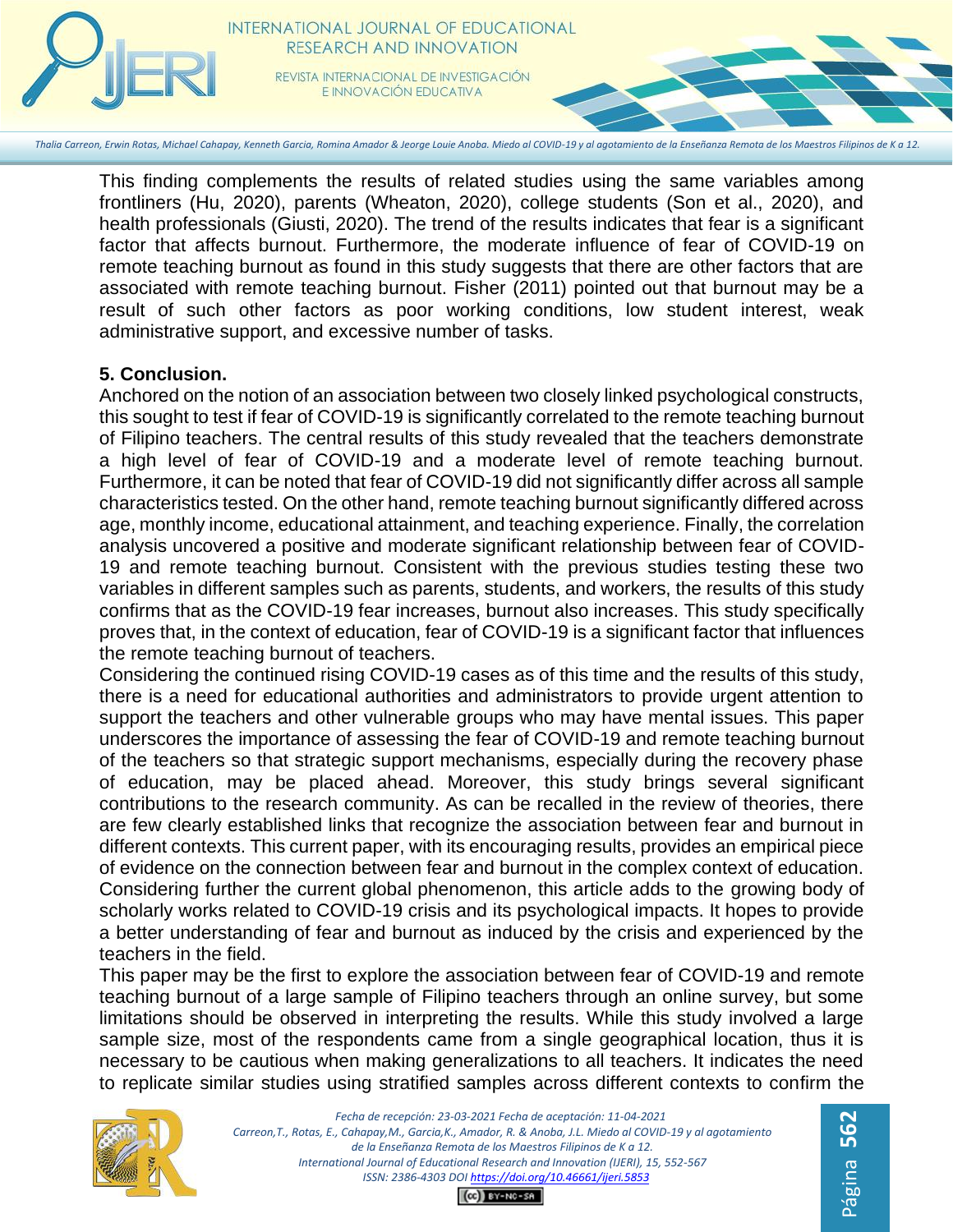

results. This study collected the needed data through online procedures. A possible limitation may be reporting bias since this paper depends on self reports of the teachers. This study also uncovered a modest influence of fear of COVID-19 on remote teaching burnout. It did not test other factors that may contribute to the remote teaching burnout of the teachers and how such a burnout may vary, which other researchers may explore in the future.

# **References**

- Abdelghani, M., El-Gohary, H.M., Fouad, E. & Hassan, M. S. (2020). Addressing the Relationship Between Perceived Fear of COVID-19 Virus Infection and Emergence of Burnout Symptoms in a Sample of Egyptian Physicians During COVID-19 Pandemic: A Cross-Sectional Study. *Middle East Curr Psychiatry 27,* 70. [https://doi.org/10.1186/s43045-](https://doi.org/10.1186/s43045-020-00079-0) [020-00079-0](https://doi.org/10.1186/s43045-020-00079-0)
- Ahorsu, D.K., Lin, C.Y., Imani, V., Saffari, M., Griffiths M. D., Pakpour, A. H., (2020). The fear of COVID-19 scale: Development and initial validation. *Int J Ment Health Addiction*[.](https://doi.org/10.1007/s11469-020-00270-8) [https://doi.org/10.1007//s11469-020-00270-8](https://doi.org/10.1007/s11469-020-00270-8)
- Alyami, M., Marcus, H., Krägeloh, C., & Alyami, H. (2020). [Psychometric Evaluation of the](https://www.ncbi.nlm.nih.gov/pmc/articles/PMC7229877/)  [Arabic Version of the Fear of COVID-19 Scale.](https://www.ncbi.nlm.nih.gov/pmc/articles/PMC7229877/) *Int J Ment Health Addict.* doi: 10.1007/s11469-020-00316-x
- Aperribai, L., Cortabarria, L., Aguirre, T., Verche, E., & Borges, A. (2020). Teacher's Physical Activity and Mental Health During Lockdown Due to the COVID-2019 Pandemic. *Front Psychology*. https://doi.org/10.3389/fpsyg.2020.577886
- Arvidsson, I., Leo, U., Larsson, Hakansson, C., Persson R., & Bjork, J. (2019) Burnout among school teachers: quantitative and qualitative results from a follow-up study in southern Sweden. *BMC Public Health*. <https://doi.org/10.1186/s12889-019-6972-1>
- Barello S., Palamenghi L., Graffigna G. (2020, May 27). Burnout and Somatic Symptoms Among Frontline Healthcare Professionals at the Peak of the Italian COVID-19 Pandemic *Psychiatry Res.* 290:113129. pmid:32485487
- Barling, J. (1996). *The prediction, experience, and consequences of workplace violence.* In G. R. VandenBos & E. Q. Bulatao (Eds.), *Violence on the job: Identifying risks and developing solutions* (p. 29–49). *American Psychological Association*. [https://doi.org/10.1037/10215-001](https://psycnet.apa.org/doi/10.1037/10215-001)
- Barrios I., Ríos-González C., O'Higgins M., González I., García O., Díaz N. R., et al. (2020). Psychometric properties of the Spanish version of the Fear of COVID-19 Scale (FCV-19S). *Int. J. Ment. Heal. Addict*, 1–14. doi: 10.21203/RS.3.RS-33345/V1
- Bouckenooghe, D. (2009). Change recipients' attitudes toward change: A review study. *Vlerick Leuven Gent Working Paper Series, 14,* 201-217. Retrieved from <https://public.vlerick.com/Publications/6f43ee88-6aa9-e011-8a89-005056a635ed.pdf>
- Cervantes-Guevara, G., Maciel-Saldierna, M., Elizondo-Hernández, E. et al. (2021). Fear of COVID-19 in High School Personnel: A Survey Study in Western Mexico. *Int J Ment Health Addiction.* <https://doi.org/10.1007/s11469-020-00473-z>
- Crossman, A. (2020). What is a Snowball Sample in Sociology? *ThoughtCo.* Retrieved fro[m](https://www.thoughtco.com/snowball-sampling-3026730) <https://www.thoughtco.com/snowball-sampling-3026730>



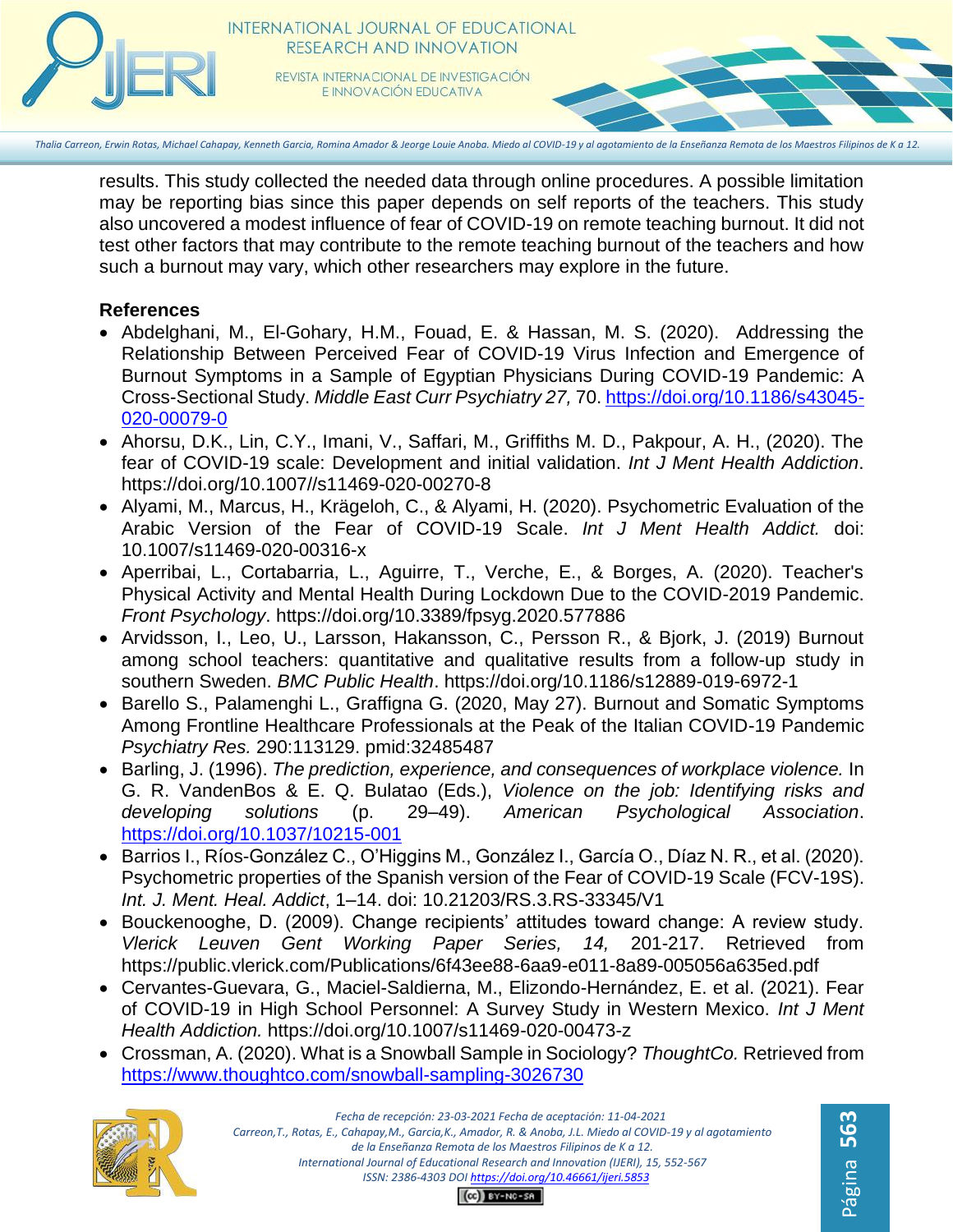

- Curtis, E. A., Comiskey, C., Dempsey, O. (2016) Importance and use of correlational research. *Nurse Researcher, 23*(6), 20-25. doi: 10.7748/nr.2016.el1382
- Daniels (Eds.). A day in the life of a happy worker (pp. 114–131). Hove, Sussex: Psychology Press.
- Delamarter, J. & Ewart, M. (2020). Responding to Student Teachers' Fears: How We're Adjusting during the COVID-19 Shutdowns. *Northwest Journal of Teacher Education*, *15* (1), Article 3. https://doi.org/10.15760/nwjte.2020.15.1.3
- Demerouti, E., Bakker, A. B., Nachreiner, F., & Ebbinghaus, M. (2002). From mental strain to burnout. *European Journal of Work and Organizational Psychology, 11*(4), 423–441. [https://doi.org/10.1080/13594320244000274](https://psycnet.apa.org/doi/10.1080/13594320244000274)
- Doshi, D., Karunakar, P., Sukhabogi, J. R., Prasanna, J. S., & Mahajan, S. V. (2020). Assessing Coronavirus Fear in Indian Population Using the Fear of COVID-19 Scale. *International journal of mental health and addiction*, 1–9. Advance online publication. https://doi.org/10.1007/s11469-020-00332-x
- Duarte, I., Teixeira, A., Castro, L., Marina, S., Ribeiro, C., Jacome, C., Martins, V., Vaz, I. R., Pinheiro, H. C., Silva, A. R., Ricou, M., Sousa, B., Alves, C., Loiveria, A., Silva, P., Nunes, R., & Serrao, C. (2020). Burnout among Portuguese healthcare workers during the COVID-19 pandemic. *BMC Public Health*.<https://doi.org/10.1186/s12889-020-09980-z>
- Fernández-Batanero, J.-M., Román-Graván, P., Reyes-Rebollo, M.-M., & Montenegro-Rueda, M. (2021). Impact of Educational Technology on Teacher Stress and Anxiety: A Literature Review. *International Journal of Environmental Research and Public Health*, *18*(2), 548. MDPI AG. Retrieved from http://dx.doi.org/10.3390/ijerph18020548
- Fisher, M. H. (2011). Factors Influencing Stress, Burnout, and Retention of Secondary Teachers. *Current Issues in Education, 14*(1). Retrieved from<http://cie.asu.edu/>
- Fitzpatrick, K., Harris, C., Drawve, G. (2020). Fear of COVID-19 and the Mental Health Consequences in America. *American Psychological Association ISSN: 1942-9681*. http://dx.doi.org/10.1037/tra0000924
- Flores, M. A., & Swennen, A. (2020) The COVID-19 Pandemic and its Effects on Teacher Education, *European Journal of Teacher Education, 43* (4), 453-456. https://doi.org/10.1080/02619768.2020.1824253
- Fried, A. L., & Fisher, C. B. (2016). Moral Stress and Job Burnout Among Frontline Staff Conducting Clinical Research on Affective and Anxiety Disorders. *Professional psychology, research and practice, 47*(3), 171–180.<https://doi.org/10.1037/pro0000060>
- Gezgin, D., Hamutoglu, N., Gemikonakli, O. & Raman, I. (2017). Social Networks Users: Fear of Missing Out in Preservice Teachers. *Journal of Education and Practise.* 18. 156- 168.
- González-Hernández J, da Silva CM, Monteiro D, Alesi M, Gómez-López M. (2021). Effects of Commitment on Fear of Failure and Burnout in Teen Spanish Handball Players. *Frontiers in Psychology.* DOI: 10.3389/fpsyg.2021.640044.
- Gross, S., Meier, L. L., & Semmer, N. K. (2013). Latent growth modeling applied to diary data: The trajectory of vigor across a working week as an illustrative example. In A. B. Bakker, & K.

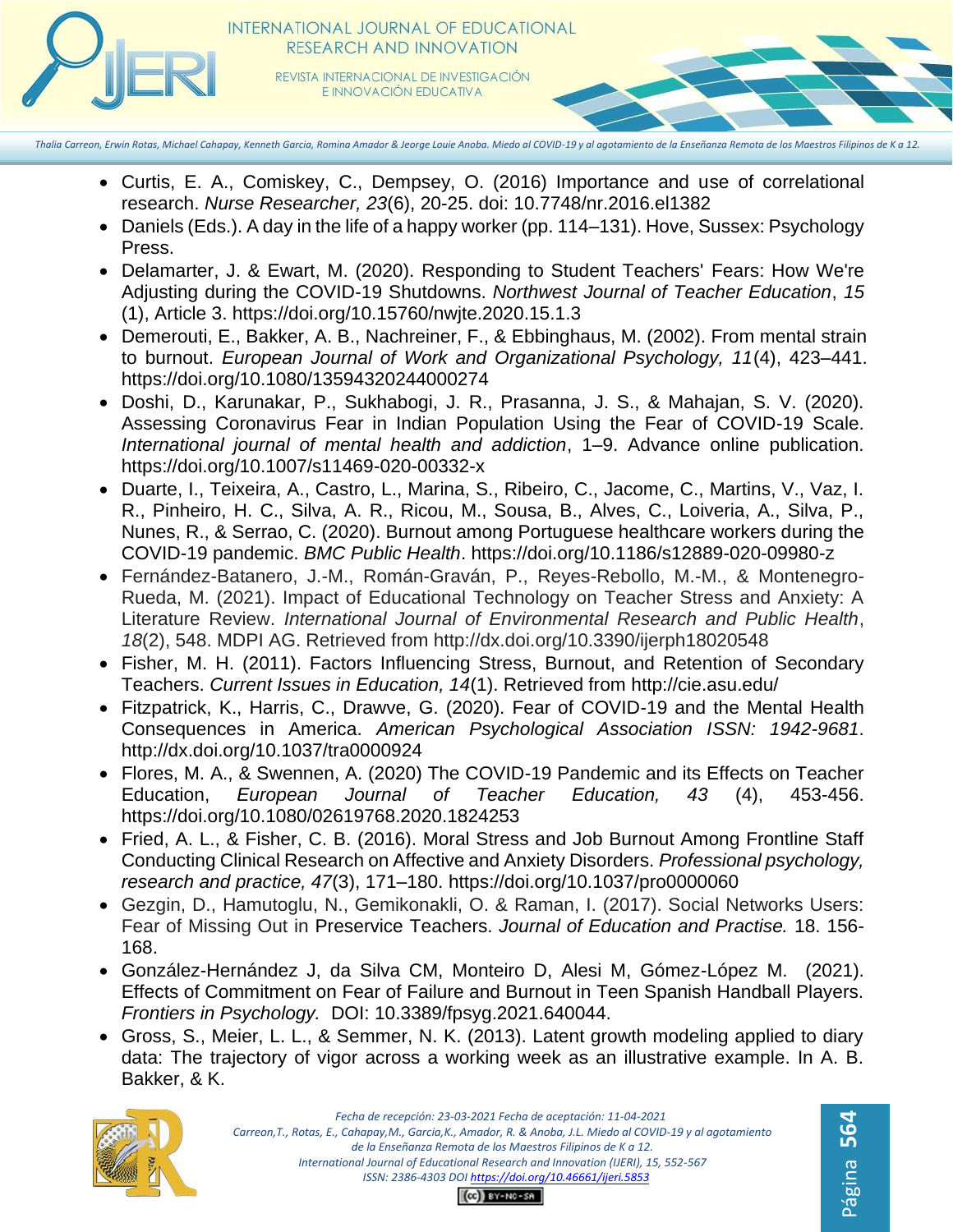

**INTERNATIONAL JOURNAL OF EDUCATIONAL** RESEARCH AND INNOVATION REVISTA INTERNACIONAL DE INVESTIGACIÓN E INNOVACIÓN EDUCATIVA

- Giusti, E. M., Pedroli, E., D'Aniello G. E., Badiale, C.S., Pietrabissa, G., Manna, C., Badiale, M. S., Riva, G., Castelnuovo, G., & Molinari, E. (2020). The Psychological Impact of the COVID-19 Outbreak on Health Professionals: A Cross-Sectional Study *Front Psychology*. <https://doi.org/10.3389/fpsyg.2020.01684>
- Gustafsson, H., Sagar, S., & Stenling, A. (2016). Fear of Failure, Psychological Stress and Burnout Among Adolescent Athletes Competing in High Level Sport. *Scandinavian Journal of Medicine and Science in Sports*, 27. doi: 10.1111/sms.12797.
- Gross, S., Meier, L. L., & Semmer, N. K. (2013). *Latent growth modeling applied to diary data: The trajectory of vigor across a working week as an illustrative example.* In A. B. Bakker & K. Daniels (Eds.), *Current issues in work and organizational psychology. A day in the life of a happy worker* (p. 114–131). Psychology Press.
- Haktanir, A., Seki, T. & Dilmaç, B. (2020). Adaptation and evaluation of Turkish version of the fear of COVID-19 Scale, *Death Studies*. DOI: [10.1080/07481187.2020.1773026](https://doi.org/10.1080/07481187.2020.1773026)
- Hanson, G. C., Perrin, N. A., Moss, H., Laharnar, N., & Glass, N. (2015). Workplace violence against homecare workers and its relationship with workers' health outcomes: a crosssectional study. *BMC public health*, *15*, 11. https://doi.org/10.1186/s12889-014-1340-7
- Hayes, S., Priestley, J., Ishmakhametov, N., & Ray, H., ""I'm not Working from Home, I'm Living at Work": Perceived Stress and Work-Related Burnout before and during COVID-19" (2020). *Faculty Publications*. 4607. https://digitalcommons.kennesaw.edu/facpubs/4607
- Hidalgo, R. A. J., Pantaleon, Y., Dios, I., & Falla, D. (2020). Fear of COVID-19, Stress, and Anxiety in University Undergraduate Students: A Predictive Model for Depression. *Front Psychology*.<https://doi.org/10.3389/fpsyg.2020.591797>
- Hu, D., Kong, Y., Li, W., Han, Q., Zhang, X., & Zhu, L.X. (2020). Frontline Nurses' Burnout, Anxiety, Depression, and Fear Statuses and their Associated Factors During the COVID-19 Outbreak in Wuhan, China: A Large-Scale Cross-Sectional Study. *EClinicalMedicine.*  <https://doi.org/10.1016/j.eclinm.2020.100424>
- Huo, L., Zhou, Y., Li, S., Ning, Y., Zeng, L. Liu, Z., Qian, W., Yang, J., Zhou, X., Liu, T., & Zhang, X. (2020). Burnout and its Relationship with Depressive Symptoms in Medical Staff During the COVID-19 Epidemic in China
- Kraft, M., Simon, N., & Lyon, M. (2020). Sustaining a Sense of Success: The Importance of Teacher Working Conditions During the COVID-19 Pandemic. *EdWorkingPaper*, 20-279. Retrieved from Annenberg Institute at Brown University:<https://doi.org/10.26300/35nj-v890>
- Lazarus, R. S., & Folkman, S. (1984). *Stress, appraisal, and coping*. New York: Springer.
- Li, Q., Miao, Y., Zeng, X., Tarimo, C., Wu, C., & Wu, J. (2020). Prevalence and factors for anxiety during the coronavirus disease 2019 (COVID-19) epidemic among the teachers in China. *Journal of Affective Disorder.* <https://doi.org/10.1016/j.jad.2020.08.017>
- Mahmoodi-Shahrebabaki, M. (2019). *Teacher Burnout.*  DOI:10.1002/9781118784235.eelt0964.
- Marchetti. A., Di Dio. C., Massaro, D., and Manzi. F., (2020). The Psychosocial Fuzziness of Fear in the Coronavirus (COVID-19) Era and the Role of Robots. *Front. Psychol*. 11:2245. doi: 10.3389/fpsyg.2020.02245

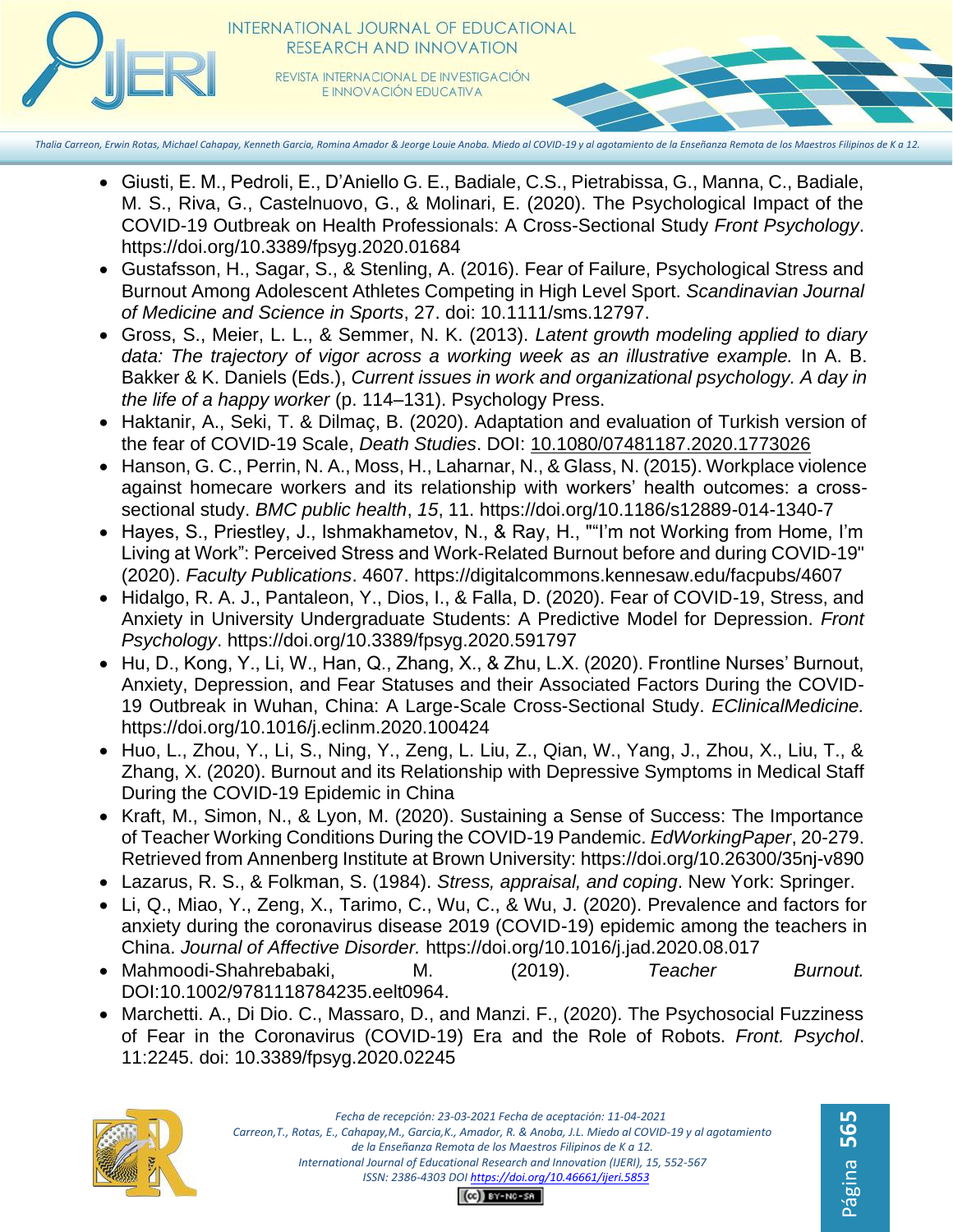

- Mazlach, C., & Leiter, M. P. (2016). Understanding the burnout experience: recent research and its implications for psychiatry. *World psychiatry: Official journal of the World Psychiatric Association (WPA), 15*(2), 103–111. https://doi.org/10.1002/wps.20311
- Masuyama, A., Shinkawa, H. & Kubo, T. (2020) Validation and Psychometric Properties of the Japanese Version of the Fear of COVID-19 Scale Among Adolescents. *Int J Ment Health Addiction.* https://doi.org/10.1007/s11469-020-00368-z
- Mertens, G., Gerritsen, L. Duijndam, S., Salemink, E., Engelhard, M. (2020). Fear of the Coronavirus (COVID-19): Predictors in an Online Study Conducted. *Journal of Anxiety Disorders.* https://doi.or/10.1016/j.janxdis.2020.102258
- Moehle K.A., & Levitt E.E. (1991) The History of the Concepts of Fear and Anxiety. In: Walker C.E. (eds) Clinical Psychology. Applied Clinical Psychology. Springer, Boston, MA. [https://doi.org/10.1007/978-1-4757-9715-2\\_6](https://doi.org/10.1007/978-1-4757-9715-2_6)
- Panisoara, I., Panisoara, G., Lazar, I., Chirca, R., & Ursu, A. (2020). Motivation and Continuance Intention towards Online Instruction among Teachers during the COVID-19 Pandemic: The Mediating Effect of Burnout and Technostress. *Int. J. Environ. Res. Public Health, 17(21), 8002*[.](https://doi.org/10.3390/ijerph17218002) <https://doi.org/10.3390/ijerph17218002>
- Pishe, M. M. (2008). A Study of The Relationship Between Fear of Success and Burnout Among Working Women in Iranian Public Schools. *Asian Academy of Management Journal. 13* (1), 1-14.
- Portoghese, I., Galletta, M. M. P., Leiter, P. C., D'Aloja, E., & Campagna, M. (2017). Fear of Future Violence at Work and Job Burnout: A Diary Study on the Role of Psychological Violence and Job Control. *Burnout Research*, *7*, 36-46, ISSN 2213-0586. https://doi.org/10.1016/j.burn.2017.11.003.
- Prikhidko, A., Long, H., & Wheaton, M. G. (2020). The Effect of Concerns About COVID-19 on Anxiety, Stress, Parental Burnout, and Emotion Regulation: The Role of Susceptibility to Digital Emotion Contagion. *Frontiers in public health*, *8*, 567250. <https://doi.org/10.3389/fpubh.2020.567250>
- Rogers, K.-A., & Kelloway, E. K. (1997). Violence at work: Personal and organizational outcomes. *Journal of Occupational Health Psychology, 2*(1), 63–71. [https://doi.org/10.1037/1076-8998.2.1.63](https://psycnet.apa.org/doi/10.1037/1076-8998.2.1.63)
- Salloum , S. A., Saeed Al-Maroof, R., Ella Hassanien, A., & Shaalan, K. (2020): Fear from COVID-19 and technology adoption: the impact of Google Meet during Coronavirus pandemic, *Interactive Learning Environments*. https://doi.org/10.1080/10494820.2020.1830121
- Sakib, N., Bhuiyan, A.K.M., Hossain, S., Al Mamun, F. et al. (2020). Psychometric Validation of the Bangla Fear of COVID-19 Scale: Confirmatory Factor Analysis and Rasch Analysis. *[International Journal of Mental Health and Addiction.](https://www.researchgate.net/journal/International-Journal-of-Mental-Health-and-Addiction-1557-1882)* DOI: [10.1007/s11469-020-](https://www.researchgate.net/deref/https%3A%2F%2Flink.springer.com%2Farticle%2F10.1007%2Fs11469-020-00289-x) [00289-x](https://www.researchgate.net/deref/https%3A%2F%2Flink.springer.com%2Farticle%2F10.1007%2Fs11469-020-00289-x)
- Satici, B., Gocet-Tekin, E., Deniz, M. E., & Satici, S. A. (2020a). Adaptation of the fear of COVID-19 scale: Its association with psychological distress and life satisfaction in Turkey. *International Journal of Mental Health Addiction*. 10.1007/s11469-020-00294-0.